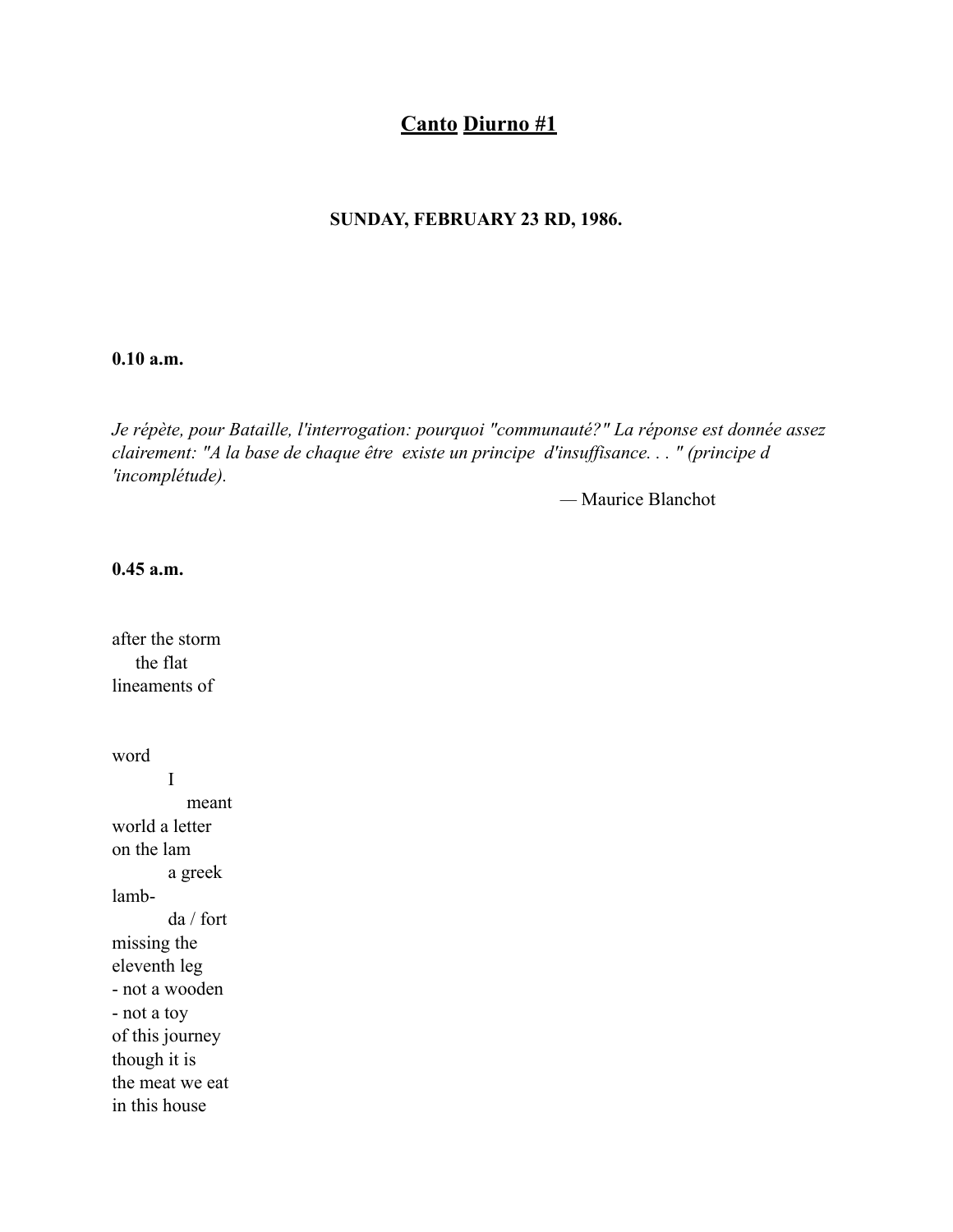after the storm the skies dangling limbs lambdas fort where we fiction our selves to be at one

\*

**1.30 a.m.**

*Reading a book should not be like filling a vase but like lighting a fire.* Montaigne

**2.05 a.m.**

Prose demands that one read between the lines. Poetry, that one read the lines.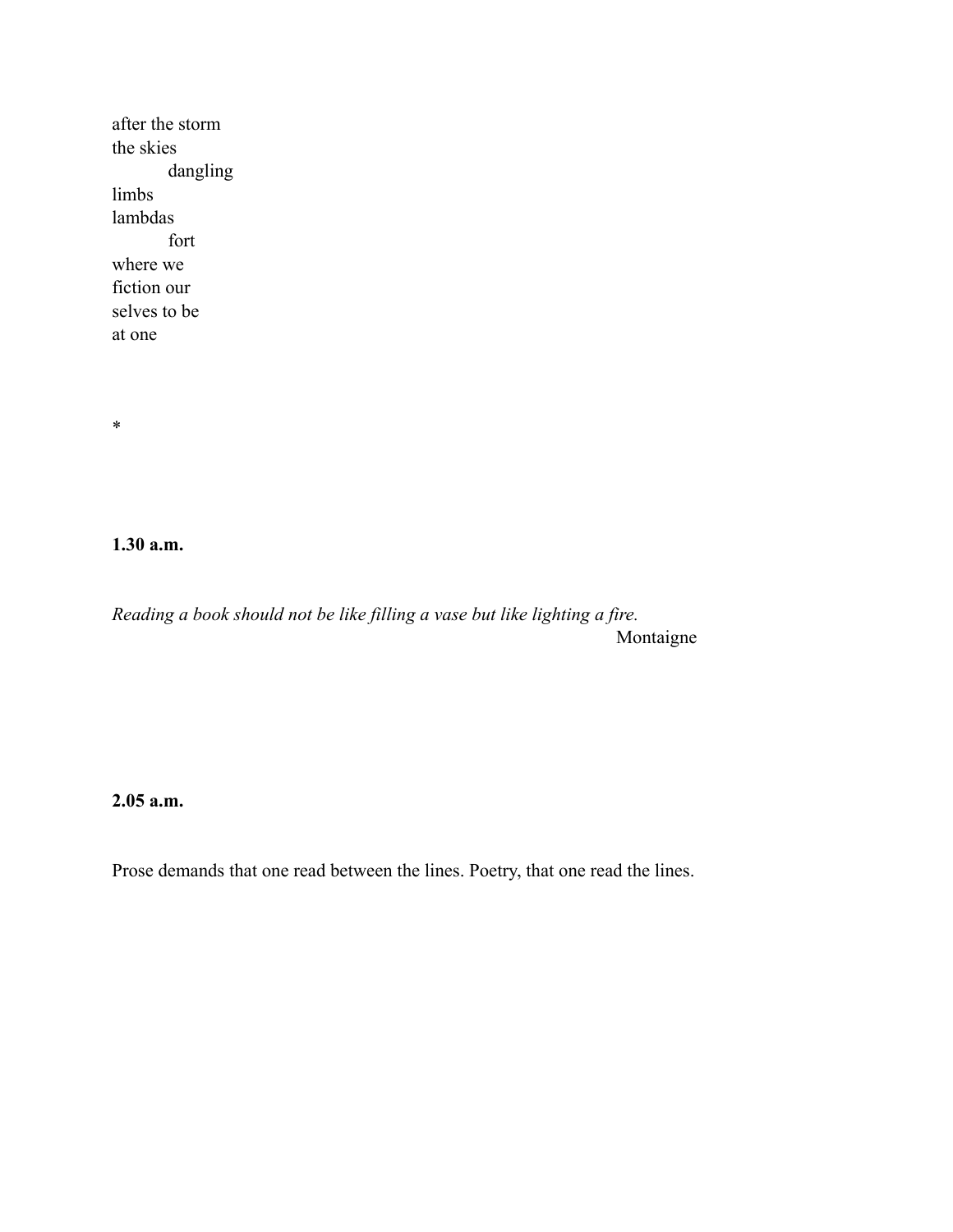# **7.15 a.m.**

#### MIDNIGHT OIL

night moves dark in to grey burns a bulb burns re flects on pane a piano in to mor ning a radio diodic deity a a place of wonder of work a wrap for a cold night like this night o blue I move in small steps the hordes follow alpha betical ly vertical horizon down the hand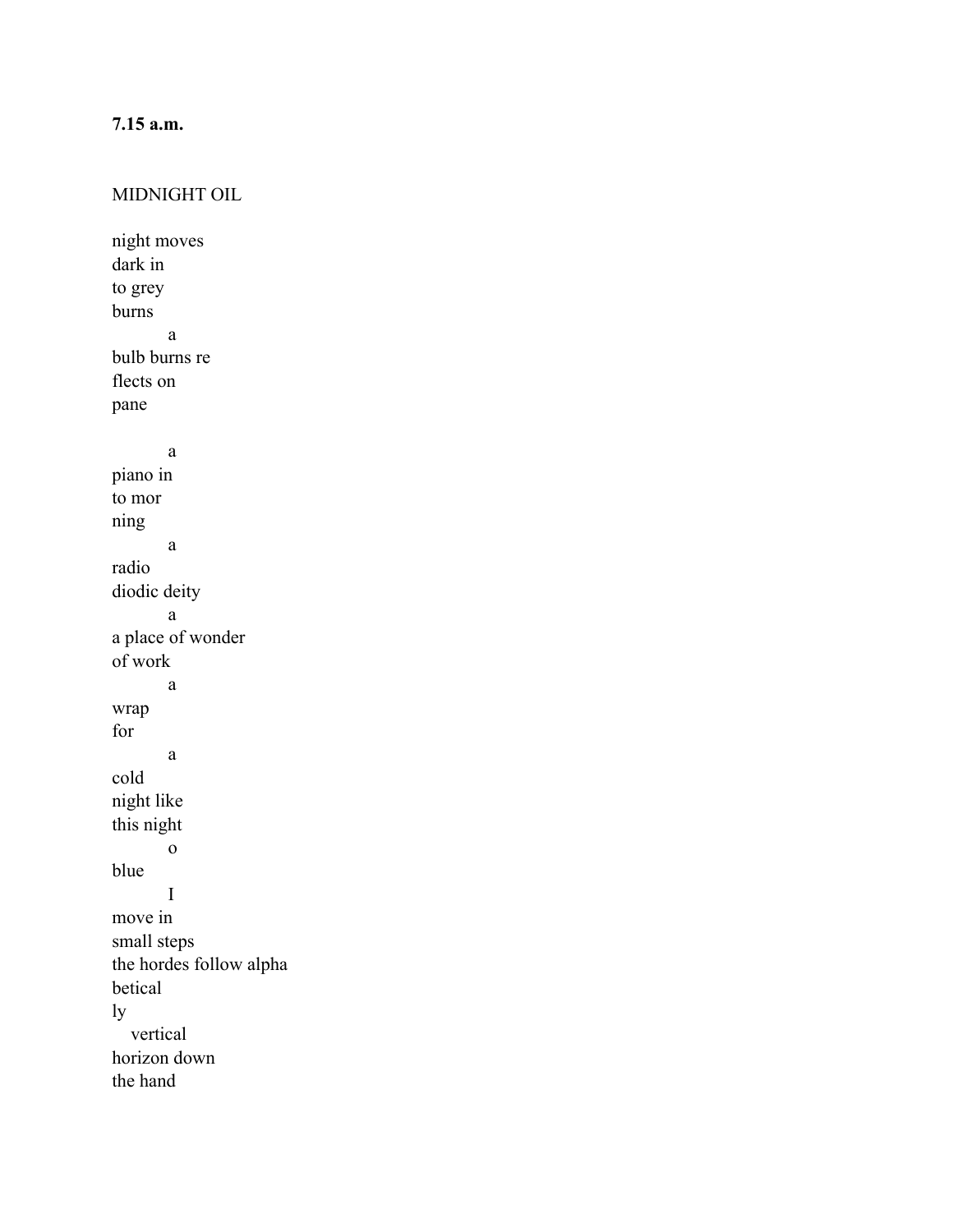\*

downhand night clears thoughts no - less shadows of shadows ashes of ashes Bruno pyre of mor ning we burn only once i.e. we better burn all the time in this soon to be sunlit night

\*

here you go again old George used to say burning that mid night oil again he up nights cups of tea watched night street cats houses dark moon watched his own old bones age & mornings out for the paper he'd stop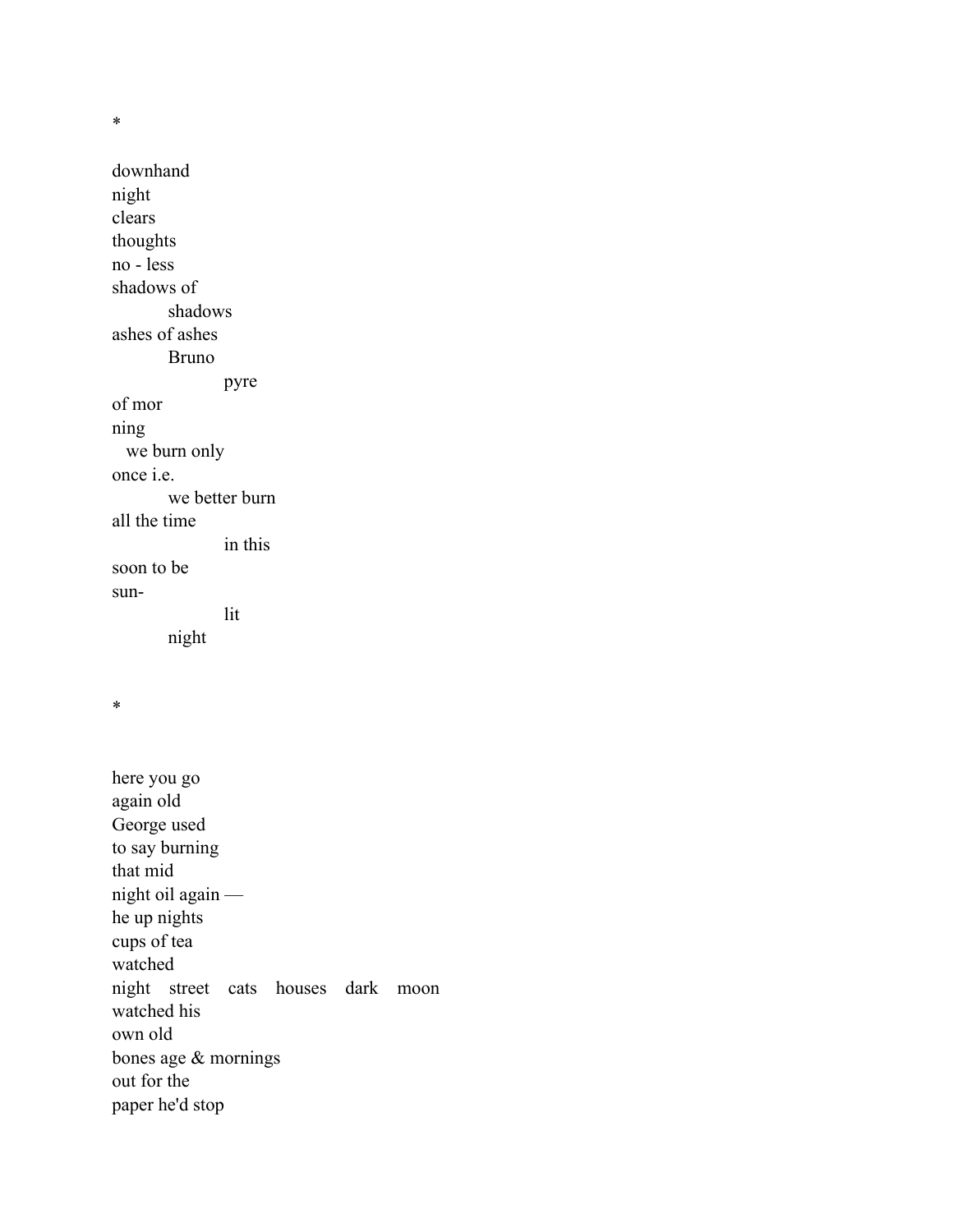me tell me his nightwatch tales conspiracy of him & I nightlording it over deal road dawn did come slid in on sirens over boulevards the usual news stereo phonic aubades from the bedroom english bbc voice here in the living room the french announcer --morning bulb keeps burning only its reflection dims & dies out more coffee luke-warm by now your body warmer under covers night's last encroachment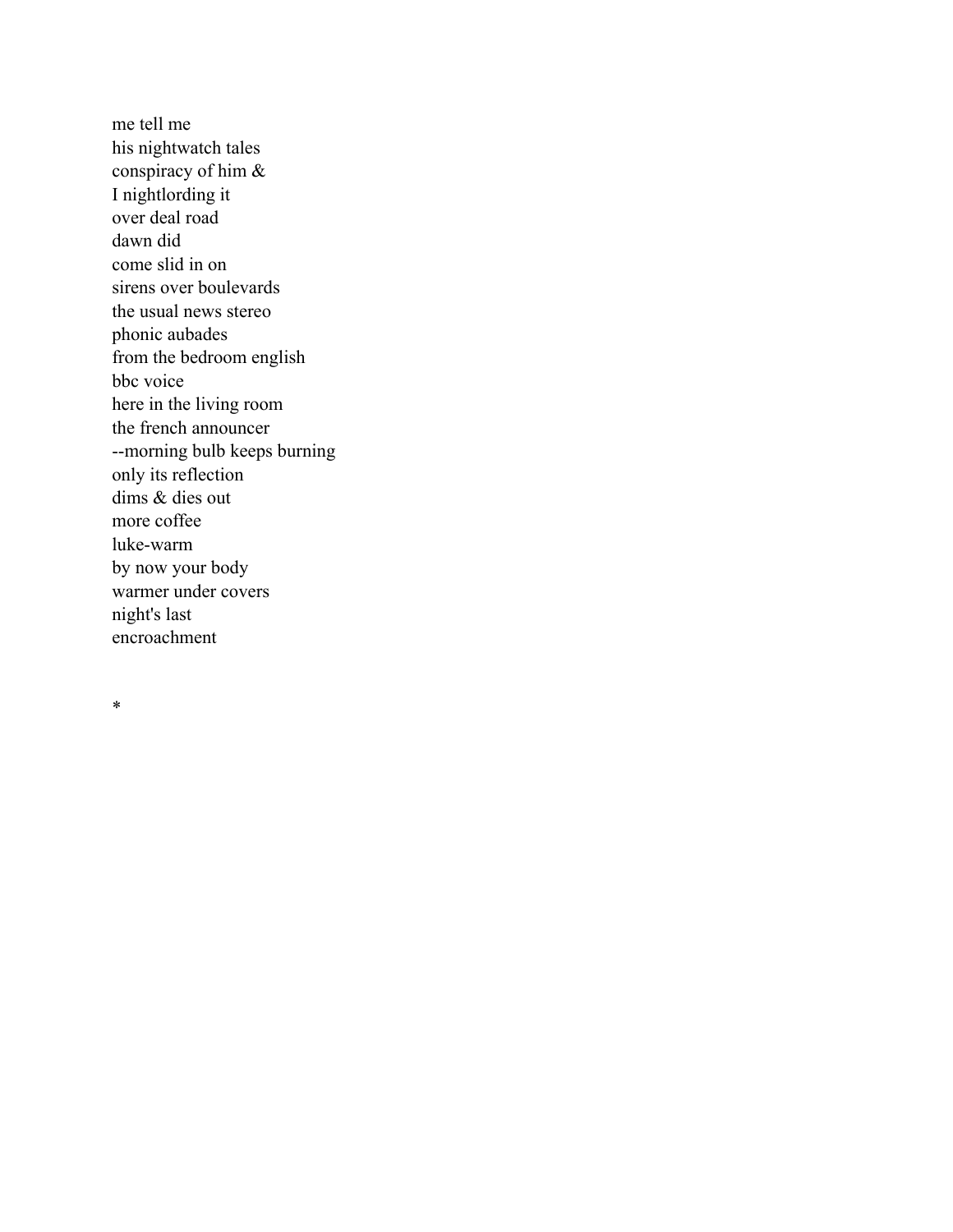# 8.10 a.m.

| а          |  |
|------------|--|
| tempted    |  |
| au         |  |
| bade       |  |
|            |  |
|            |  |
| pros trate |  |
| sun        |  |
| cloud claw |  |
|            |  |
|            |  |
| no         |  |
| milk       |  |
| in         |  |
| this       |  |
| $\cot$     |  |
| fin        |  |
|            |  |
| caves      |  |
| in         |  |
|            |  |
| clear      |  |
| po<br>lice |  |
|            |  |
| si         |  |
| ren        |  |
| sires      |  |
| day        |  |
|            |  |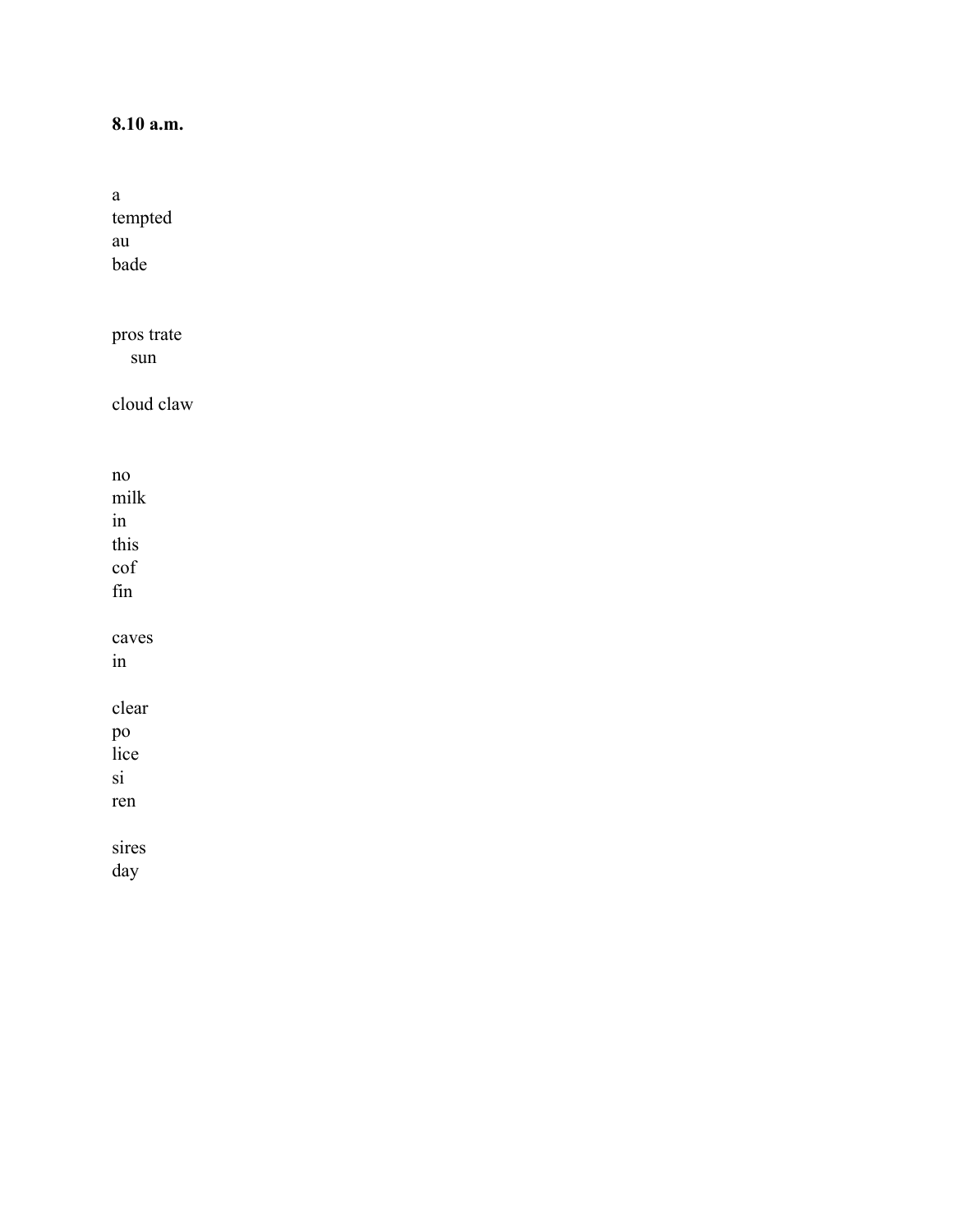### **8.30 a.m.**

*But the individual is only the residue of the tria of the dissolution of the community. By his nature — as his name shows, he is the atom, the indivisible -- the individual reveals that he is the abstract result of a decomposition.*

*... one doesn't create a world with simple atoms. One needs a clinamen. One needs an inclination (in both meanings of the word) of the one towards the other, of the one by the other or of the one for the other The community is at least the clinamen of the "individual".*

*—* Jean-Luc Nancy

**9 a.m.**

THE NEWSPAPER DEAD. the paper picked up taken home, like going to church on sunday, long ago, as regular, as much of a rite. the double ritual of reading, of writing, take notes, see how it can enter, that world, your world, too. *introïbo.* no altar but what rolled off the presses, heavily inked. iconography of random death: if to pray is to give thought, intensely, then that is what I am doing right now. unalienable format: too large to be cut out and glued into notebook: this dead will have to stay where it is, on the front page, tomorrow's dustbin liner. this is a Reuter dead from Rome, young woman in heavy wintercoat, wool cap with studded rim pulled down to half-inch above eyebrows, face pressed three quarters towards me to the asphalt, ear to the ground as if listening for a distant tremor an approaching train a faroff revolutiion or simply for what the earth has to tell her. whatever it is, she can no longer hear it. Vilma Monaco, 28, carrying a .38 in her hand and a German MP40 in her bag, 15 spent cartridges littering the ground, the pointless numbers, do what you want, they all spell death, Vilma surrounded by numbers caught in a web like a medieval hex, killed in Rome trying to kill a roman politico who played with bigger numbers, she a member of the Fighting Communist Union, a splintergroup of the Red Brigades, offshoot born to die out of the second split of the BR in Paris 1984. collar frayed where a bullet went through I think. I would like to put my finger there. to shake you death of europe, by the shoulders, get up, it was all a dream of winter, the minor corrupt christian-democrat politico not worth it, wrong strategy, though who am I to say despair is ever wrong. coldblooded: she is wrong because she is dead. one of us is dead, one more skull to be strung on a chain we all carry around our necks. but that too, too romantic, as gooey as her own harsh choice. Vilma Monaco, a name Hollywood might have picked. this is hello and good-bye, Vilma Monaco. Vilma Monaco, you leave me here with only an *introibo* , with no *credo* , which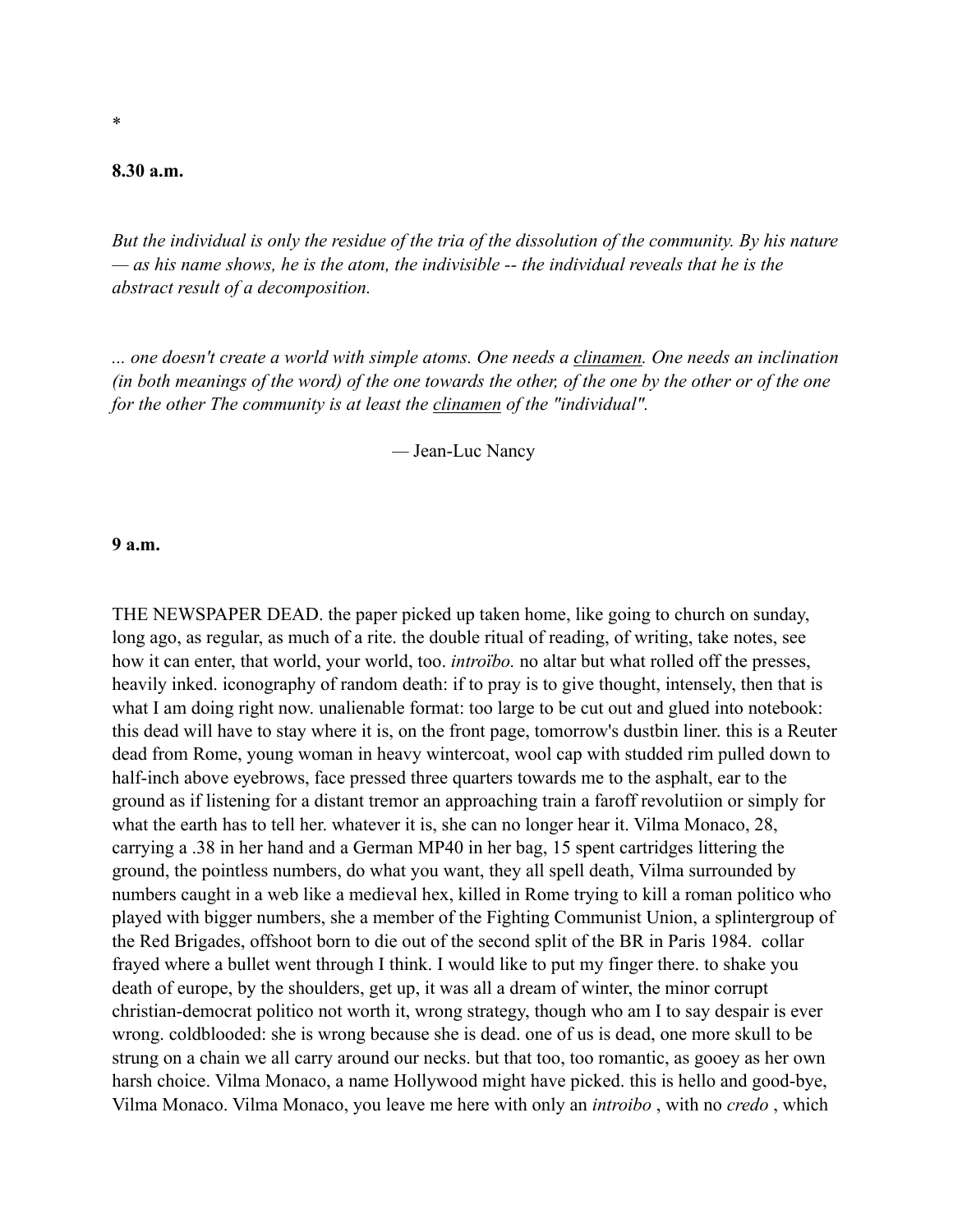is all you had, you leave me here with your name only, with your smudged inky deathmask, already a twenty four hour dead, Monaco, Vilma, your face pressed against the street, listening to someone I cannot hear.

\*

**11 a.m.**

IN REAL TIME: that dream . co incidence of a day now 14 years ago a day planned as a page to write a canto diurno all day long & as large as I could make it. (& how to tell today coming out of another night, how to tell the making of that unmade dream? unmade canto coincidence of dawn & night, had gotten up in pre-dawn November light, had started

the tracking, had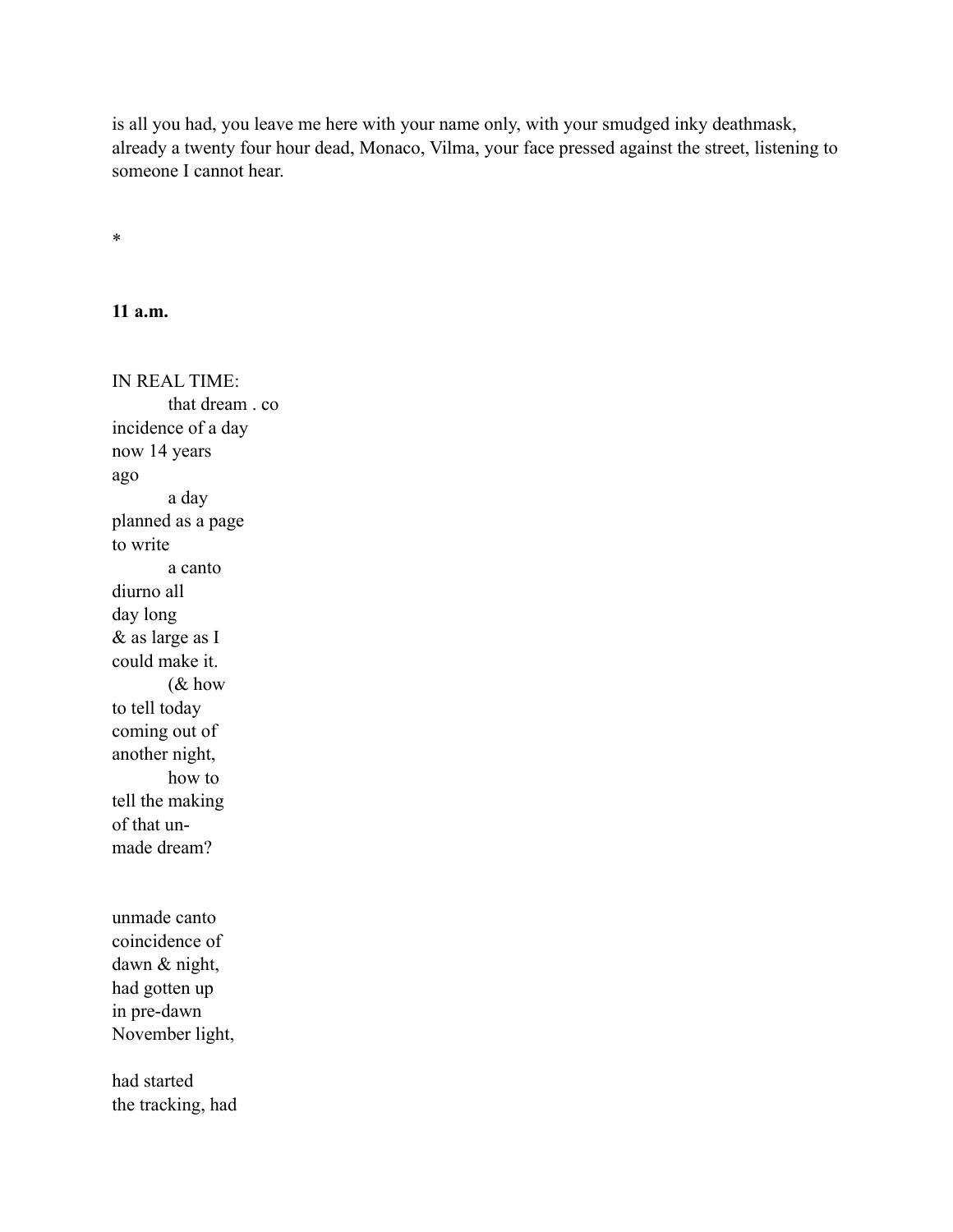turned the radio on, heard the news (the only news *instanter* as old as it ever gets) that EP had died. It stopped me for a day, a year, a decade. shaking off the fathers. here it goes on. some unfinished busi ness, skirting not shirking the farther quest ion.

\*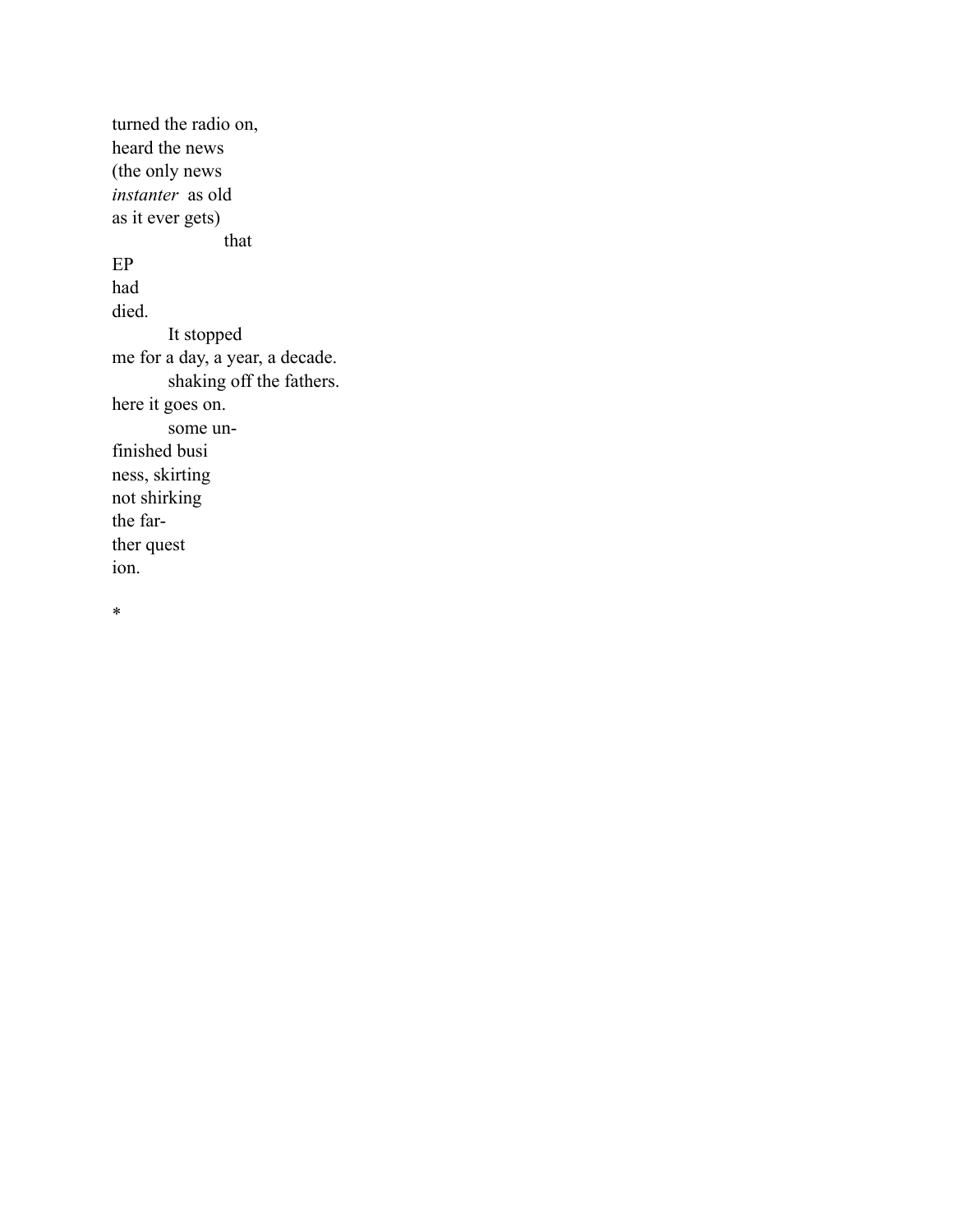## *re Sobin's work:*

two ways of working, essentially: first the vertical / spine poem that turns/twists on grammatik,

> cf: 'compose. (no ideas but in...)' grammatik

a grammarye I sense owes much to Celan, as does that corkscrew movement that anchors the poem *downward,* into earth, air into earth, from the top of the page, the heading, chapter,*caput,* no longer gives permission for any kind of spread, the poem runs from its own title/inceptor ie first word or line given who knows how, runs in the shortest line possible, ie hairpin curves, mountain travail, where the descent beckons, in a spiral, narrowing, downward, vertical straights, sharpest *clinamen,* always downward, screws itself into, earth. (this vertical *tropos* is

not be confused with the 'organic' - romantic image of poem as tree, of art/work as natural growth, tree with bole/trunk, roots & branches, or with man as tree confusion, the renaissance romance, Leonardo's tree-man inscribed upright in the cosmos, that cosmic anthropocentrism out of which (even if seemingly as reaction against) came romanticism, all the way down to us — for us still there in Duncan, though he already on the edge of a new configuration, twin to the *explosante-fixe,* already close to what this new figure might be, is, in, say Celan, Sobin, some others', my own work: a necessary denial of tree image, a first approximation of the *rhizome.*)

&, secondly, a horizontal/horizonal single line sprezzatura (even when it takes two, or three, or, rarely, four or five lines, it always works on the one/single, line. These, nearly always truncated, fore-shortened, literally, as if the eye (the writer's ?, the reader's ?) cld only catch that tail-end, or started out too fast, flew over, too eager at the beginning, the beginning therefore, the origin therefore always hidden/in hiding, the breath that is inhaled, invisible air that goes in to come out again of the body, colored, thus visible, inky glyphs shaped by lips  $\&$  teeth  $\&$  tongue -- but something always already caught / now catches / in the throat.

Catches, caches. a scroll, a banner of words / no banter here/ no more air about to breezily agitate the sentences. It is as if all the air there was, was needed in the breath-making of the line and now those foreshortened lines rest exhausted, after a long journey, a trajectory descrI~b~,come to rest in the playing field of gravity (of words, of language - the invisible ether/origin maybe the ideas as forerunners ((but what does come first : thought or language? the aim of poetry clearly the attempt to put that question out of play by creating the concordance of the two: the shadow and the thing, the thought and the word)) gravity, I said, then there is play again, *ça en decoule, gravitas,* gravide, grave/grave — bringing it all back down to earth.

#### **noon**

\*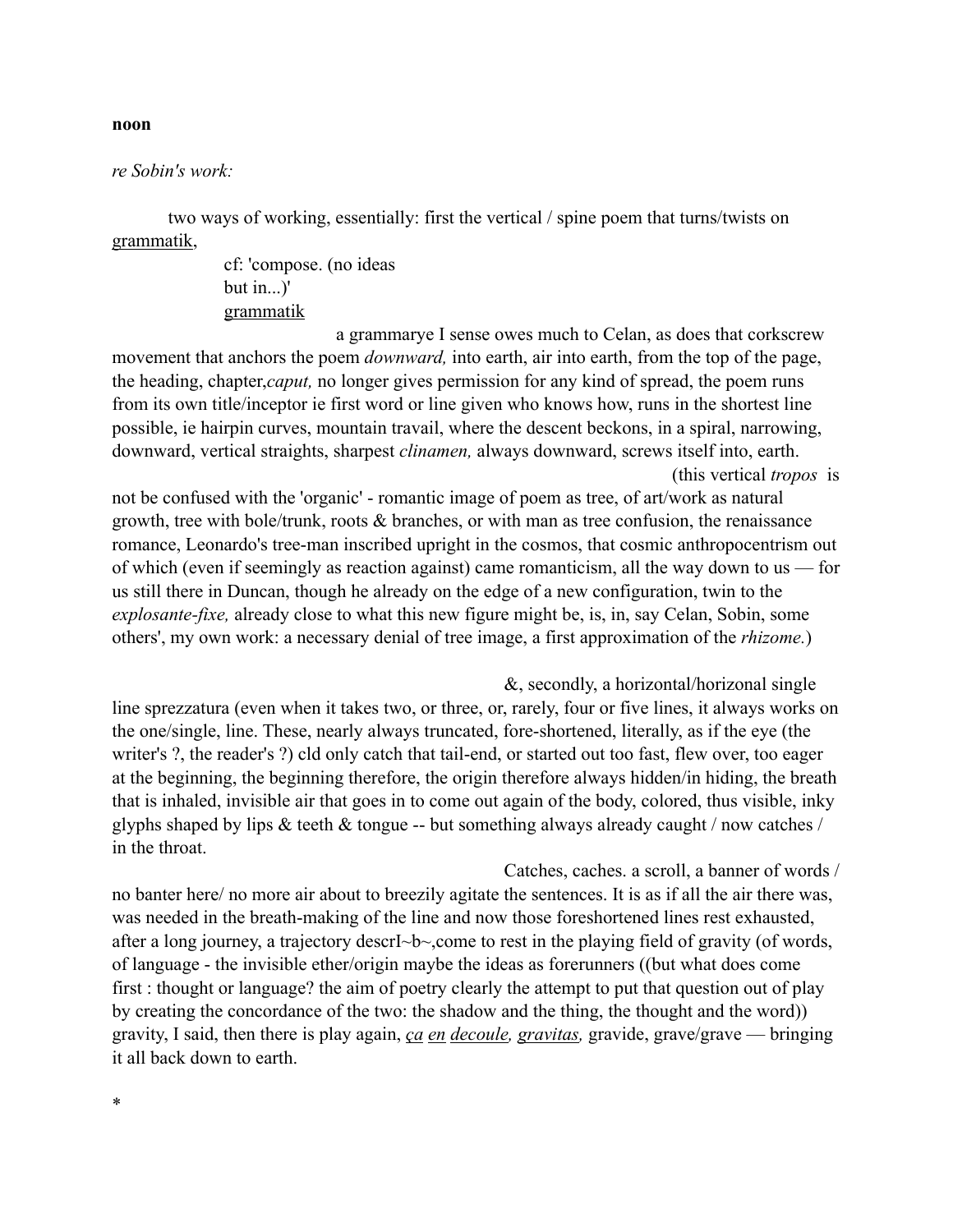The horizontal and vertical forms interpenetrate in the architectonics of the book, creating for the reader the design of a cross, a cross firmly planted in the grass and ground of southern France.

but that cross formed, that many-armed figure is not meant *for* the man who wrote the poems: it is not even meant as the man's shadow: it is the man.

his shadow the high summer scarecrows speckle the Vaucluse.

or maybe his shadow is only the shadow of those scarescrows.

he said them. unsaid them all.

crows are birds of omen. so are scares. so are the scars we call words.

\*

Strange how I hear Blanchot in so many of the horizonals:

"towards that ear, that ether, that *absentia* of all presence: presence itself."

\*

& this, which Duncan immediately worried out of the 'ars poetica':

"but death continuously discharged, expelled, projected...

a death kept alive."

i.e.: our life alived in the tension of the worded line

\*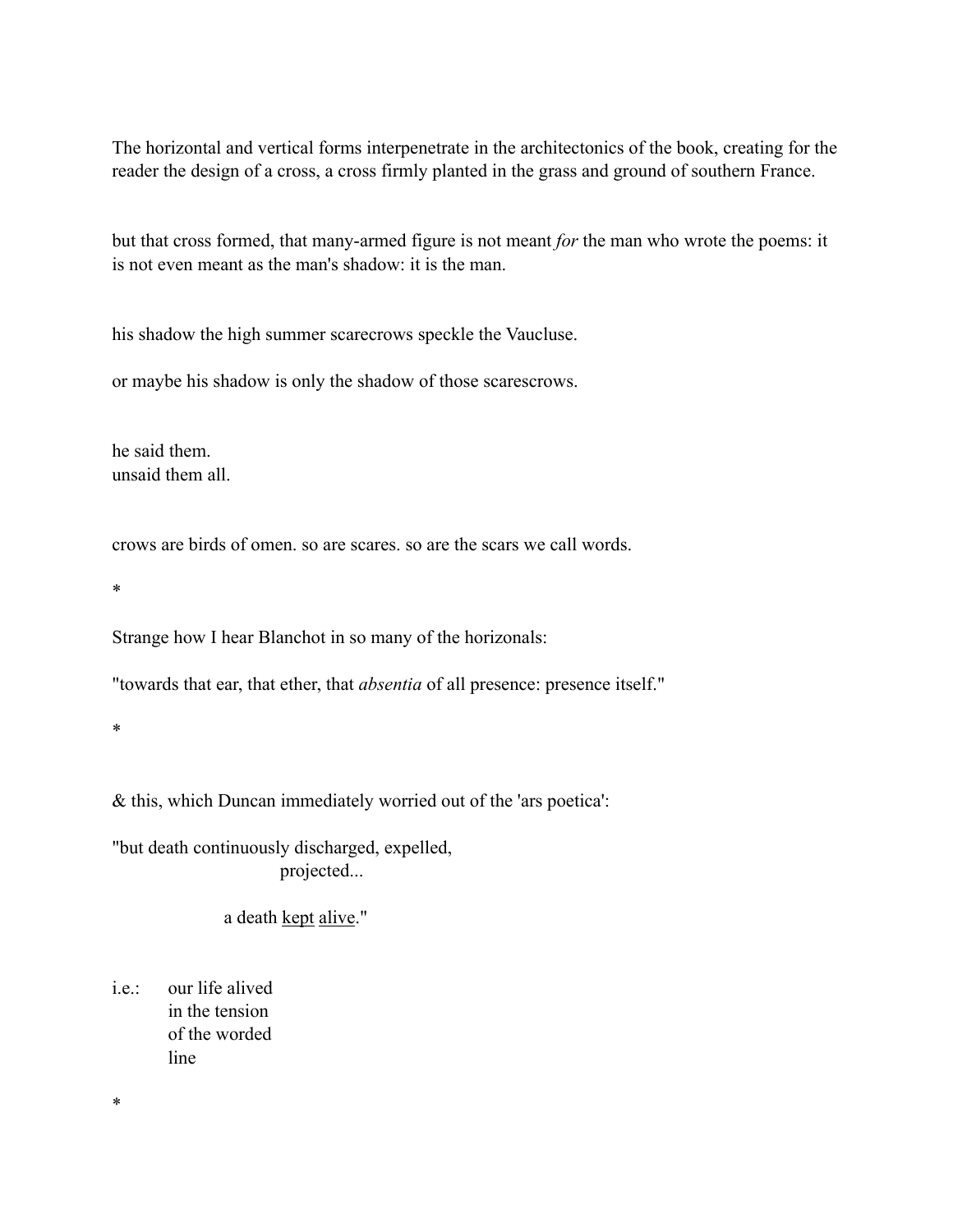*ex-vita,* he writes, I hear the rime: *ex-voto,* & look up

votive: 1. given or dedicated in fulfillment of a vow or pledge: a votive offering

2. expressing a wish, desire or vow. A votive prayer.

ex-voto: (according to a vow) <u>a votive</u> offering

\*

that many-armed cross also a loom, the woof & weft of the cloth woven thereon.

and in woven there is the vow makes the poem a votive offering.

which is not the violent/bloody sacrifice of devotion where everything goes up in fire and smoke. no sparagmos here, what happens here happens as air, as breath that a-lives, and thus "the earth as air," even.

\*

... and come now, a few pages further into the text, to the word 'votive' I had earlier teased out of *ex-vita:*

> *the rose as votive: for the* vow *of the rose.*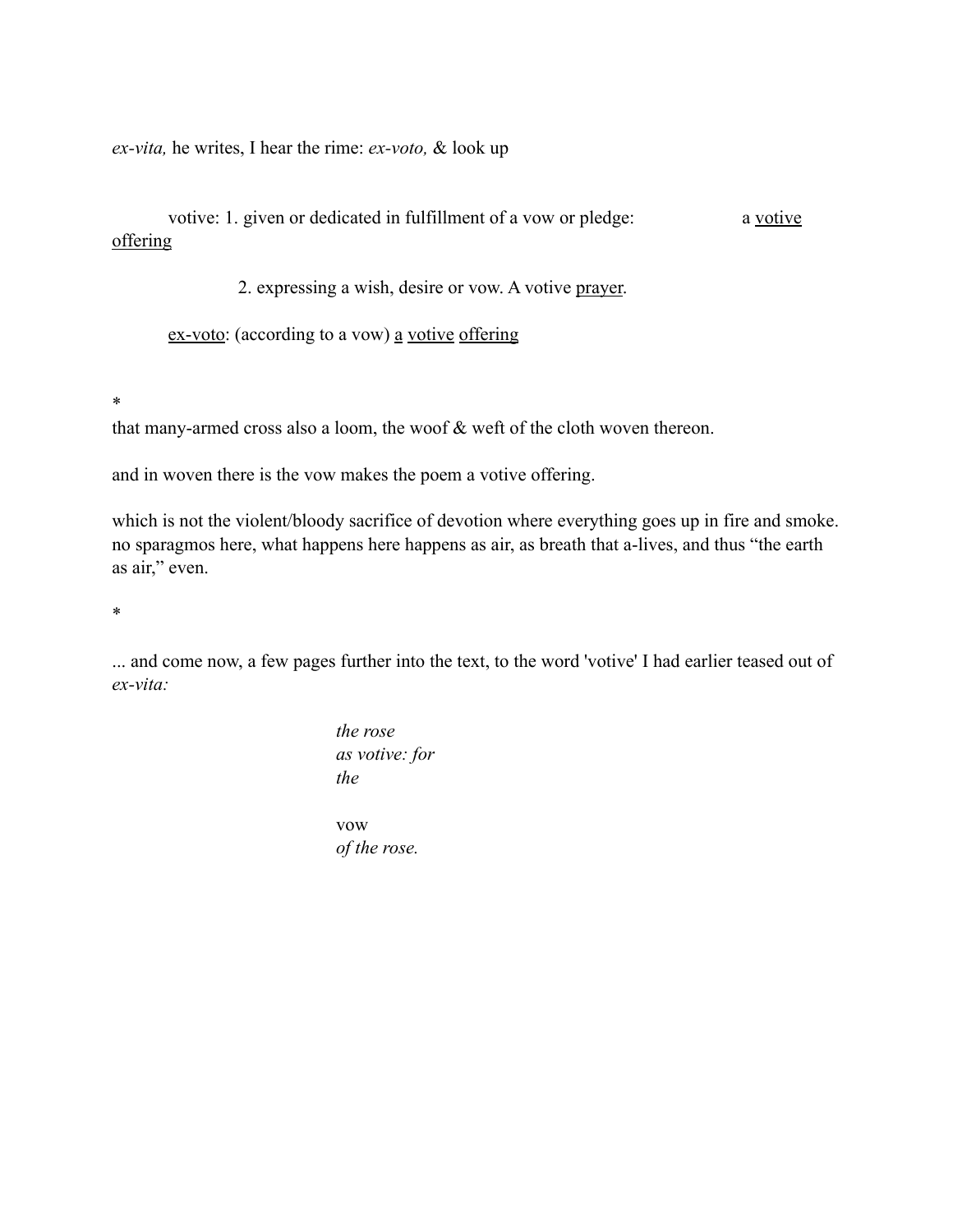## **2 p.m.**

to write through the numbness of body - stretching the dreamdrum's skin / skein this length of thread, a yarn-wound twisted around a loose skeleton coils earthy suggestion of this, a quote *a twisted skein of lies* the story goes on notwithstanding the numbness, the cackle of geese warns of danger the sky pierced arrow-shaped flight of similar things, birds or tales of an anlace piercing porous nighthide through which sweat of my life dangles me from a ropetrick, o how I envy Mozart's ease let it come down, fragrant fragment -- pushed through. to hold, held, told in hell.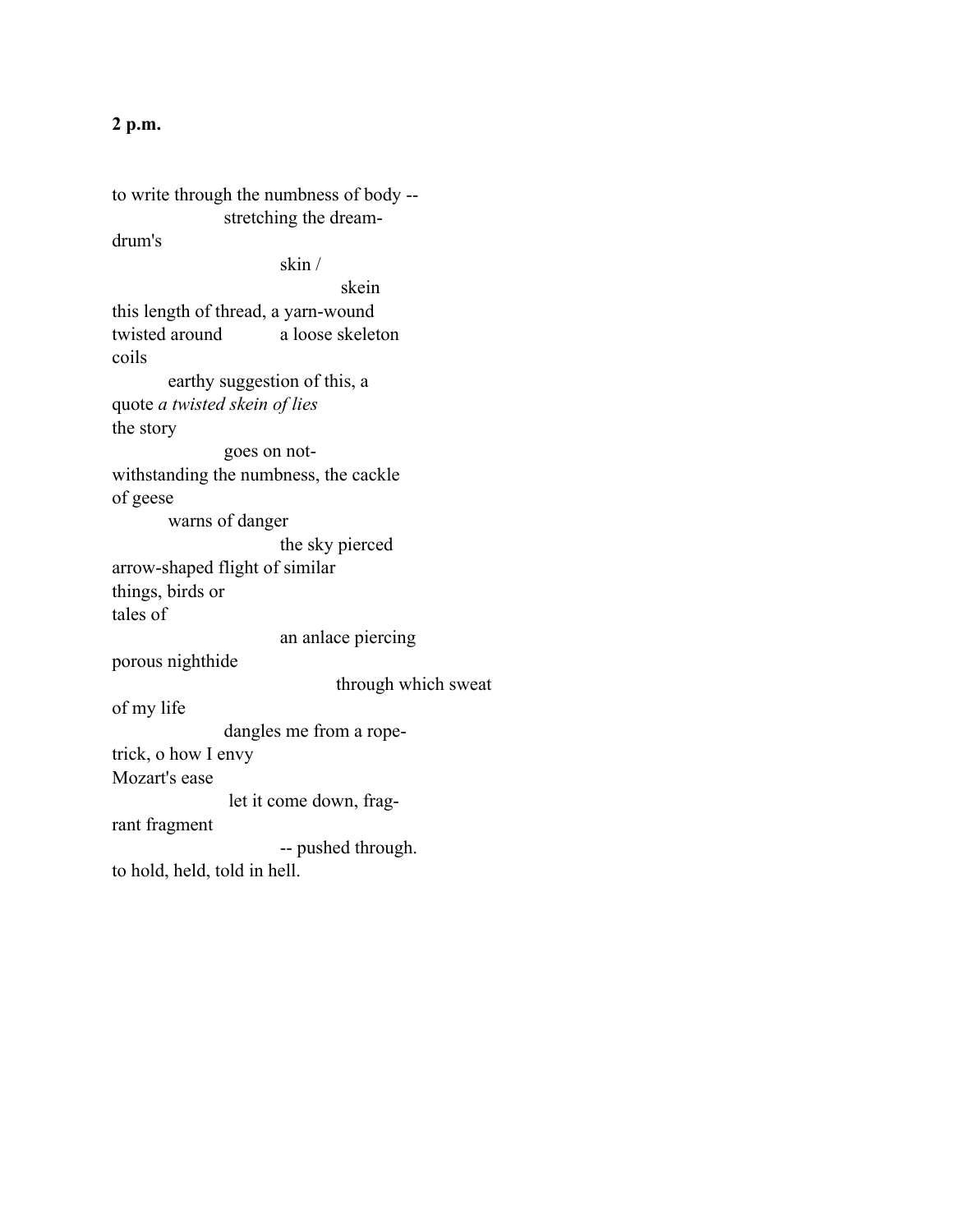## **2.45 p.m.**

second attempt at translating Todtnauberg, Celan's encysted record of his 1967 meeting with Martin Heidegger ( a disaster as far as Celan is concerned, according to most sources). Clearly Celan had hoped for something (the opening botany, arnica, eyebright, is of healing plants) which Heidegger did not (could not?) (would not?) provide: in the visitors' book he wrote a line "von einer Hoffnung, heute,/auf eines Denkenden / kommendes /Wort/ im Herzen,". Then a walk on unevened, unplaned, ground where they walk singly (Orchis und Orchis), then in the car, later, driving back, more talk, rough talk ("Krudes") overheard by a third person, the driver. And then a harsher landscape, high-moor, log-paths or trails, humidity.

## TODTNAUBERG

Arnica, eyebright, the draft from the well with the star-die on top,

in the cabin

written in the book - whose name did it record before mine? in this book the line about a hope, today, for a thinker's word to come, in the heart,

woodturf, not evened, orchis and orchis, singly,

crudeness, later, while driving, clearly,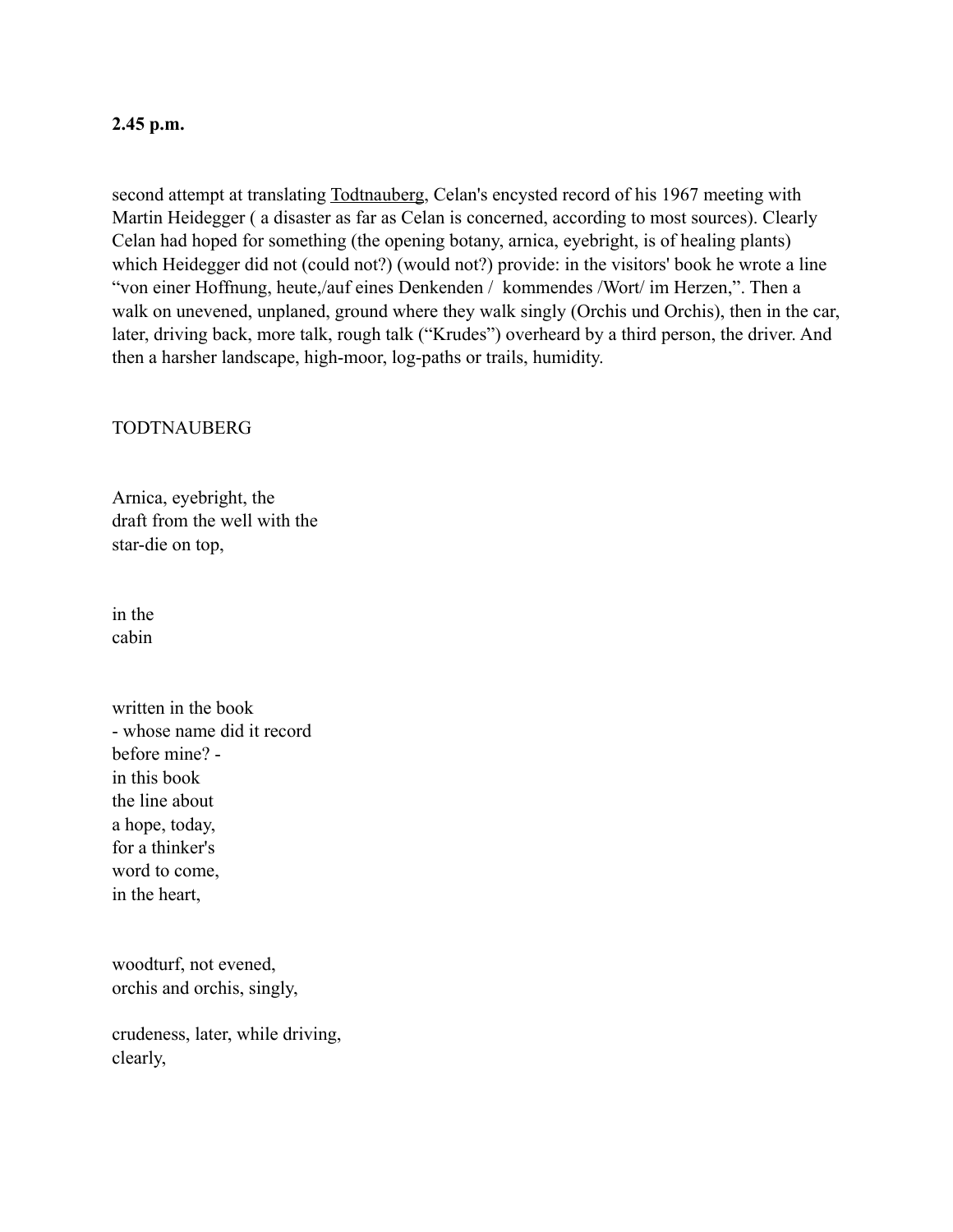he who drives us, the man, he listens in,

the halftrod logtrails in the highmoor,

humidity, much.

\*

## **6.35 p.m.**

the hearth again & against the encroachments, the pull of polis, its exigencies.

the question of

hearth as elective polis as de facto

"the community of lovers has as its ultimate goal the destruction of society"

a war machine two beings made or not made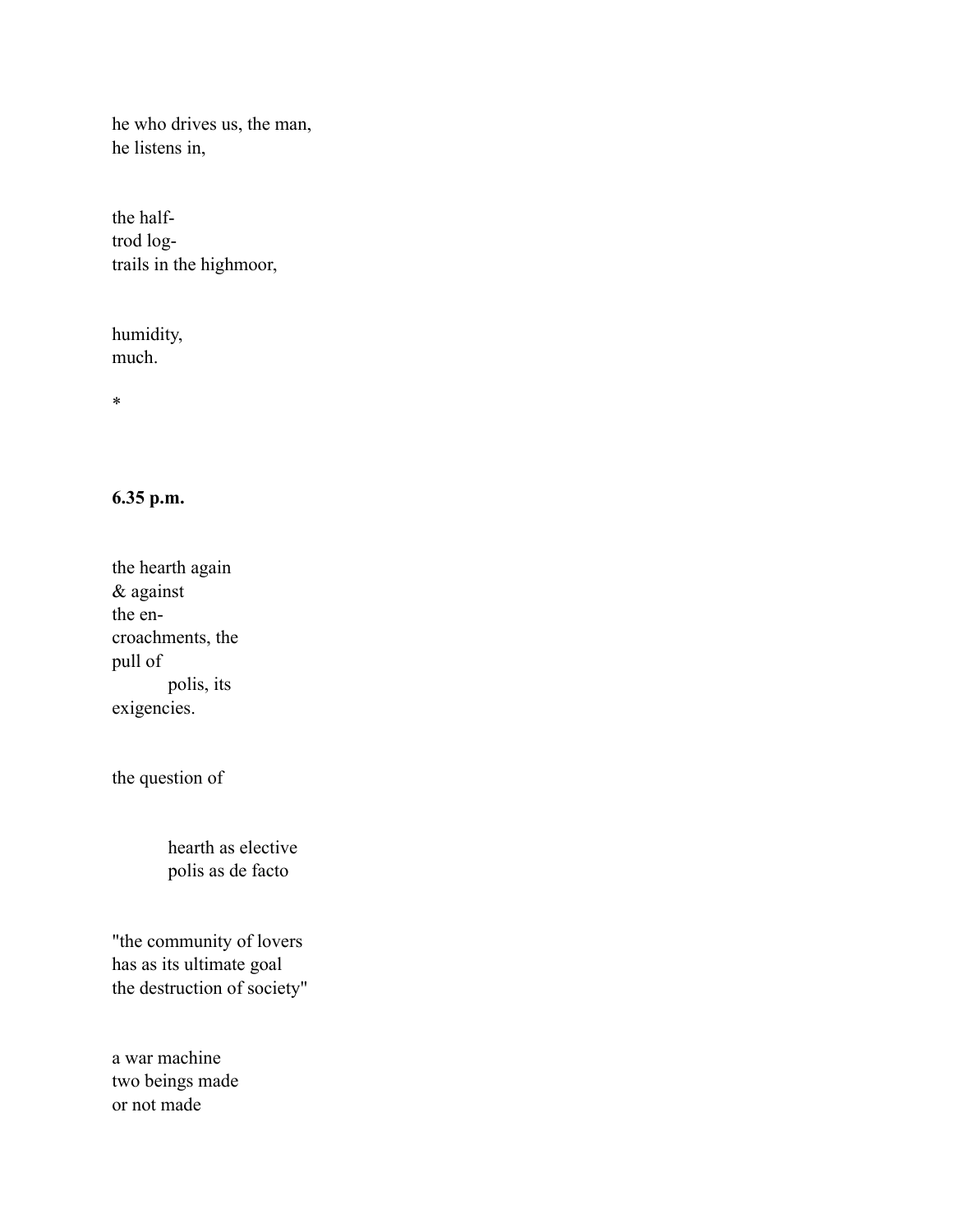for each other a possibility of disaster

here is the room the closed space

here no night can come

to an end here happens

the lie of union

a union always takes place by not taking place

(there is no free union)

these walls are against polis

here we hatch treachery against

those who glorify us by codifying us

here we destroy ourselves laughing

inventing community unaware-aware

the danger geese of polis cackle on the landing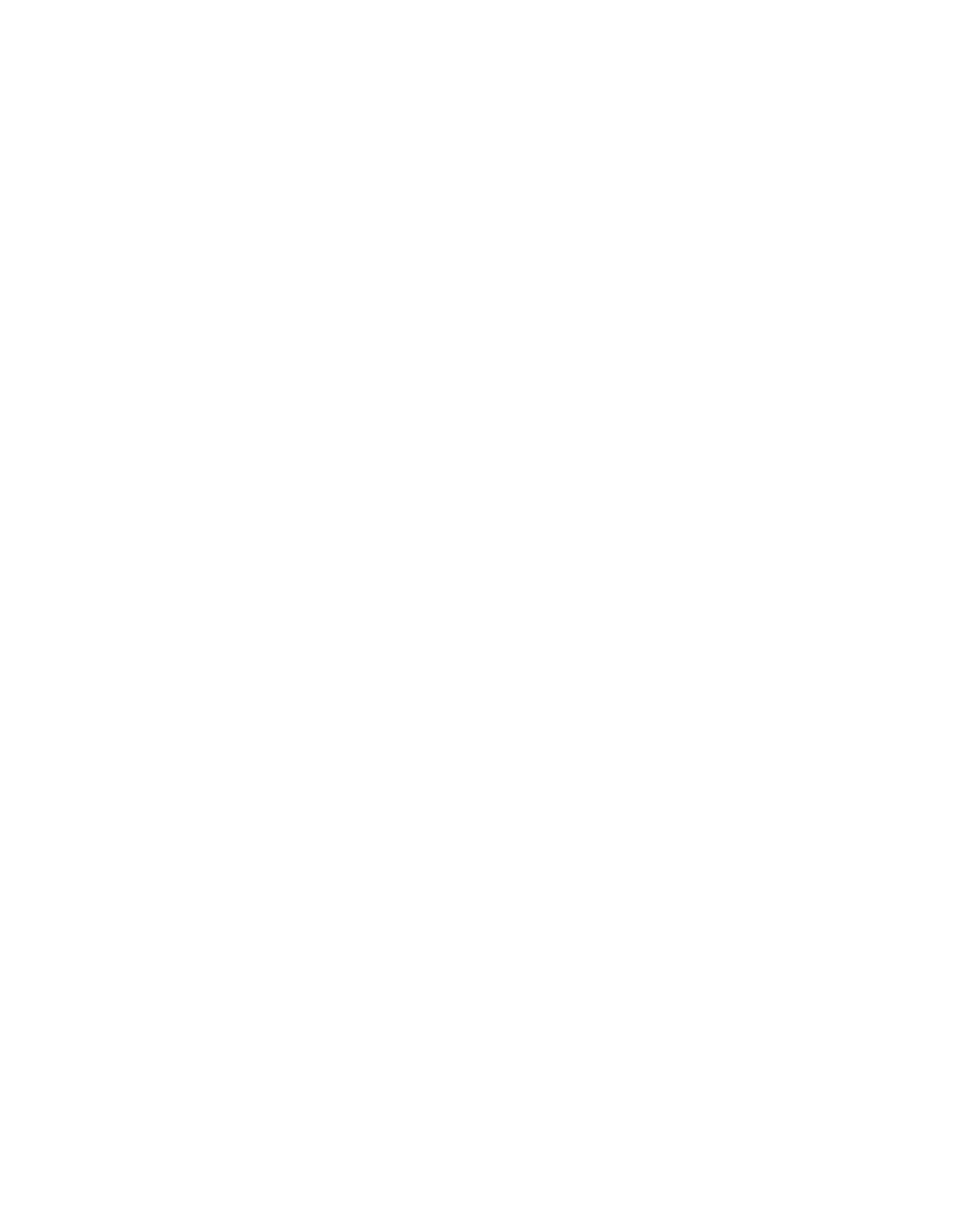# **7.30 pm.**

reading the date in the palm of my hand: calm oasis nailed to the blue of the sky, before Easter, way before, the snows give warmth back to the hand, and here now we offer each other food, milk & dates.

\*

# **9.30 p.m.**

bring your self to the place,

ring -ed with lace,

an -swer the swerve of

mind, the eye -mace,

tired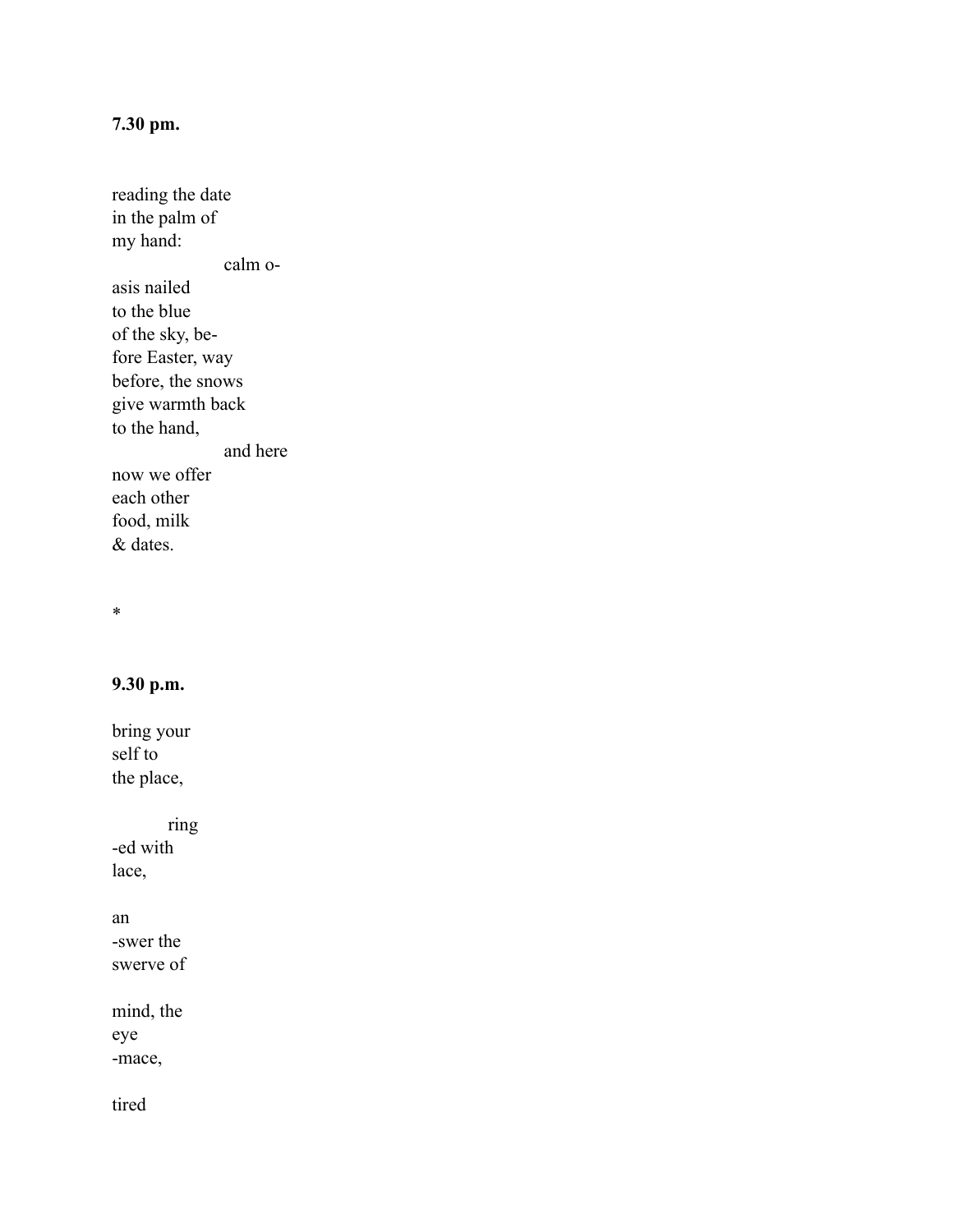tracks  $at$ night's slovenly pace park there ere it all  $(ers, it)$  $all$ does) come to this: (la mise en intrigue) we mouth -ed the st ory, the store of more in place  $of$ the place brought to  $\mathbf a$  halt  $-$ ing breath a crys tal knife edges the hoar